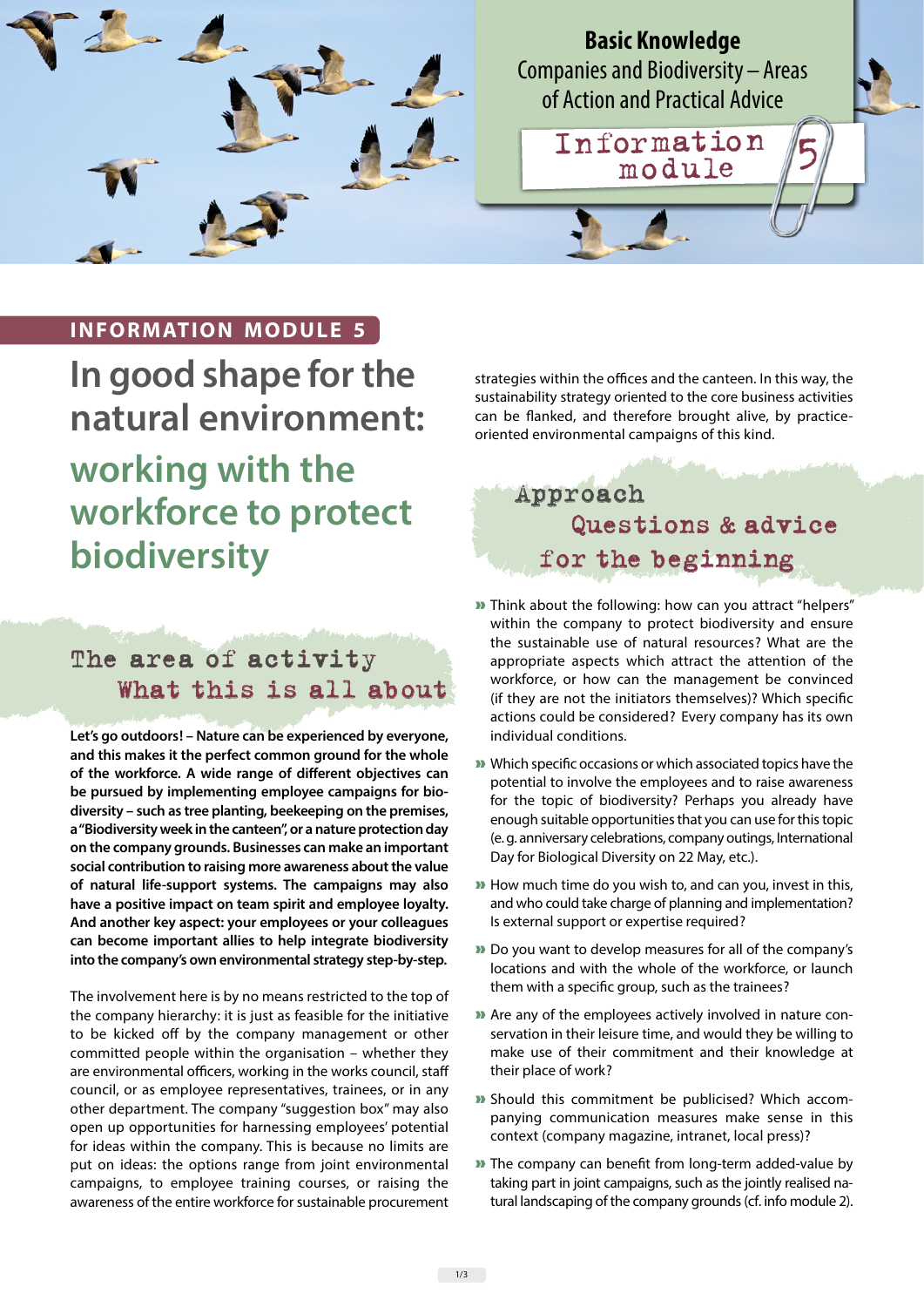# Information module 5

# Areas of activity and measures From simple to ambitious

### **ON THE COMPANY PREMISES**

- » The workforce itself can become active and roll up their sleeves when taking part in **joint environmental campaigns**  on the company grounds – such as a tree planting campaign!
- » Hang up **nest boxes** for birds, "insect hotels", and **bat boxes,**  or set up a **company bee hive** which can be looked after by a few employees or even a whole department – and you can soon "harvest" and enjoy the taste of your own company honey.
- » Improve the **quality of the working environment** for the workforce, and create a pleasant atmosphere, by planting a wide variety of vegetation on the company premises, especially around the areas where employees spend their breaks. Fruit trees and soft fruit bushes, for instance, are particularly welcome here.
- » Maybe some of your expert employees would even be interested in using the knowledge they have gained in their spare time on birds, insects and plants, to **monitor the biodiversity on the company premises.**

## **DIFFERENT KINDS OF TEAM AND COMPANY OUTINGS**

- » Take part in guided **nature walks,** of the kind organised by various providers, or initiate your own tours of the already naturally landscaped company grounds, to bring nature alive.
- » **Team or company outings** can be attractively combined with nature protection activities – shared and "practical" activities in the countryside strengthen employee loyalty, promote team spirit, and therefore also have a positive overall impact on the company.
- » **Corporate/employee volunteering:** by creating appropriate structures and free time, e.g. allowing people to take a day off, you can support the commitment of your employees to protect biodiversity in nature conservation areas.
- » **Citizen science:** citizens join in research activities in an increasingly systematic way. Comprehensive species monitoring is almost unfeasible without this voluntary commitment. You can also become active here by taking part in species counting activities for instance.

#### **SUSTAINABLE PROCUREMENT & MOBILITY**

- » Raising the awareness of employees for a **sustainable procurement strategy** (office supplies, energy, canteen), as well as **promoting sustainable mobility** when commuting and on business travel (car-sharing, rail, public transport, company bicycles).
- » **Canteen:** buy regional and seasonal food, and products which have been organically grown, MSC-certified fish, and less meat. Biodiversity also includes old varieties of fruit, vegetables and cereals.

#### **TRAINING COURSES TO RAISE AWARENESS**

- » **Employee seminars:** regular training courses can be held to teach your workforce about the importance of biodiversity, and to raise awareness of nature and conservation.
- » Organise a **lecture** on the topic in the evening, or as a "brown-bag-lunch" during the lunch break.
- » **Teach your employees more about the environment using online tools** (webinar, intranet, etc.).
- » Or how about an internal **ideas competition** on what could be done in the various company departments to protect biodiversity? The best three ideas will be implemented!

#### **COMMUNICATION IS (ALMOST) EVERYTHING!**

- » **Involve the workforce in environmental measures right from the start to enhance their acceptance:** if a weekly vegetarian day or local procurement by the canteen is being planned, then talk to your employees in advance and inform them about the benefits of sustainable and regional consumption. Involve interested employees right from the start if you plan more natural landscaping of the company grounds, and install e. g. **information boards** presenting details of the various measures. This will help you acquire employees as **ambassadors and very important allies** to help you achieve your biodiversity and sustainability objectives.
- » **Do good and talk about it!** by publishing special biodiversity-promoting activities and successes in the protection and conservation of biodiversity, and **informing the workforce** via employee magazines, the intranet or appropriate training and information events.
- » Combine activities in the countryside or on the company premises with an in-house **photo competition** on the subject of biodiversity – this will rapidly reveal the natural wealth in your own direct surroundings, and the accompanying exhibition will get the workforce talking about nature.